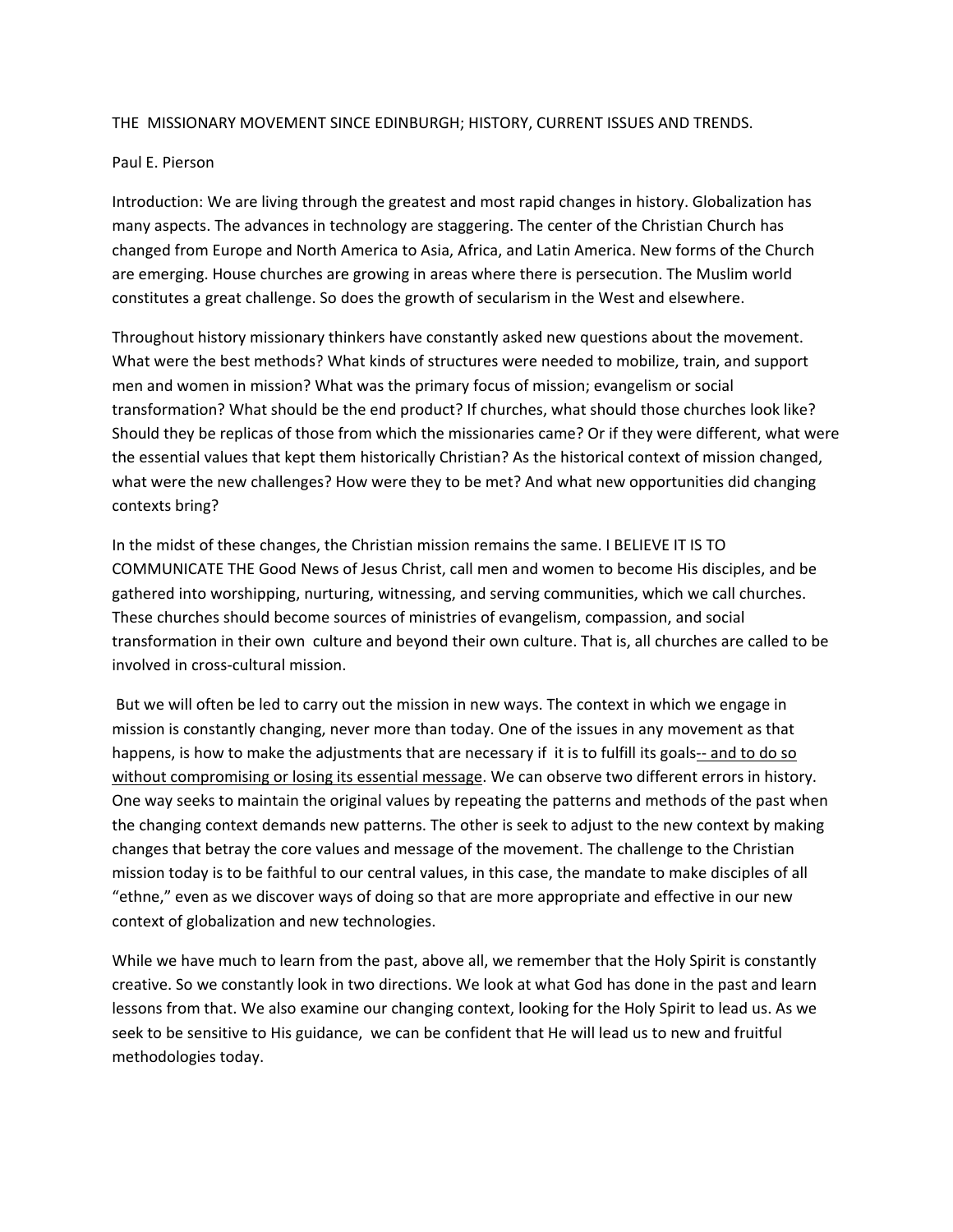The new methodologies should include the following issues. And you will probably see other important issues that I do not mention here. One question is how leaders are to be selected and trained. I believe that traditional institutions, seminaries, Bible Schools, and professional schools continue to be essential. But we must recognize that there are at least two million functional pastors/evangelists working as evangelists and pastors, who have no formal biblical or theological training.. A second major question will focus on the growing urban centers of the world. The world is urbanizing rapidly, by the middle of this century, some say that 80% of the world's population will live in urban centers. Furthermore, the urban centers have great disparity between rich and poor, between high rise apartment houses, and tragic slums. We are challenged to reach all segments of urban society with the Gospel. And that might require some new forms of the Church. A third question is the extraordinary growth in international migration, primarily from the poorer countries to more developed nations. I recently heard that there are now over one million immigrants from other parts of Asia, working in Korea. Around half of them are Muslims. Fourth, how can we demonstrate the compassion of Christ for the poor without losing our focus on evangelization? Fifth, how should the People of God, the Church, should be structured in our changing societies, especially in situations of persecution. House churches led by laymen and women are growing rapidly in some areas; Cuba, Iran, and elsewhere.

I. The missionary movement began in the  $18<sup>th</sup>$  century, as the result of renewal movements which sought to move beyond the Christendom model in Europe and its nominal Christianity. The foundation of the movement consisted of Puritanism, Pietism, the Moravians, and the Evangelical awakenings. All four of them, in different ways, sought to go beyond the Christendom model and stress the importance of personal conversion and a life style of discipleship.

Mission was not supported by the established churches at the beginning. They began on the periphery of the larger church structures. Carey, (1792) a member of a small Baptist group, was denounced in the British Parliament. The London Missionary Society (1795) was established by a group of Presbyterian, Congregationalist, and Anglican laymen and pastors. The Anglican Church Missionary Society (1799) was established by a group or priests and laymen, the bishops would not recognize it for fifty years. And the American Board of Commissioners for Foreign Missions (1810) came as the result of the initiative of students.

One of the 'accidents' of history was the movement accompanied western colonialism. While that brought some advantages, it also brought many misunderstandings and disadvantages. The obvious advantage was that it made it possible for missionaries to travel to foreign lands. But it often led to the confusion of Christian faith and western culture, and confusion about the underlying aims of mission. Was it merely the religious side of colonialism? Often the missionaries were caught in the middle, between the aims of the colonial powers and their concerns for the people to whom they went.

II. Assumptions; There were always assumptions, spoken and unspoken in the movement.

A. It would be wholistic, The sharing of the Gospel and the growth of the Church would bring social progress. The book by James Dennis, " Christian Missions and Social Reform," at the end of the nineteenth century, indicated this hope. It was partially true, but overall the assumption was too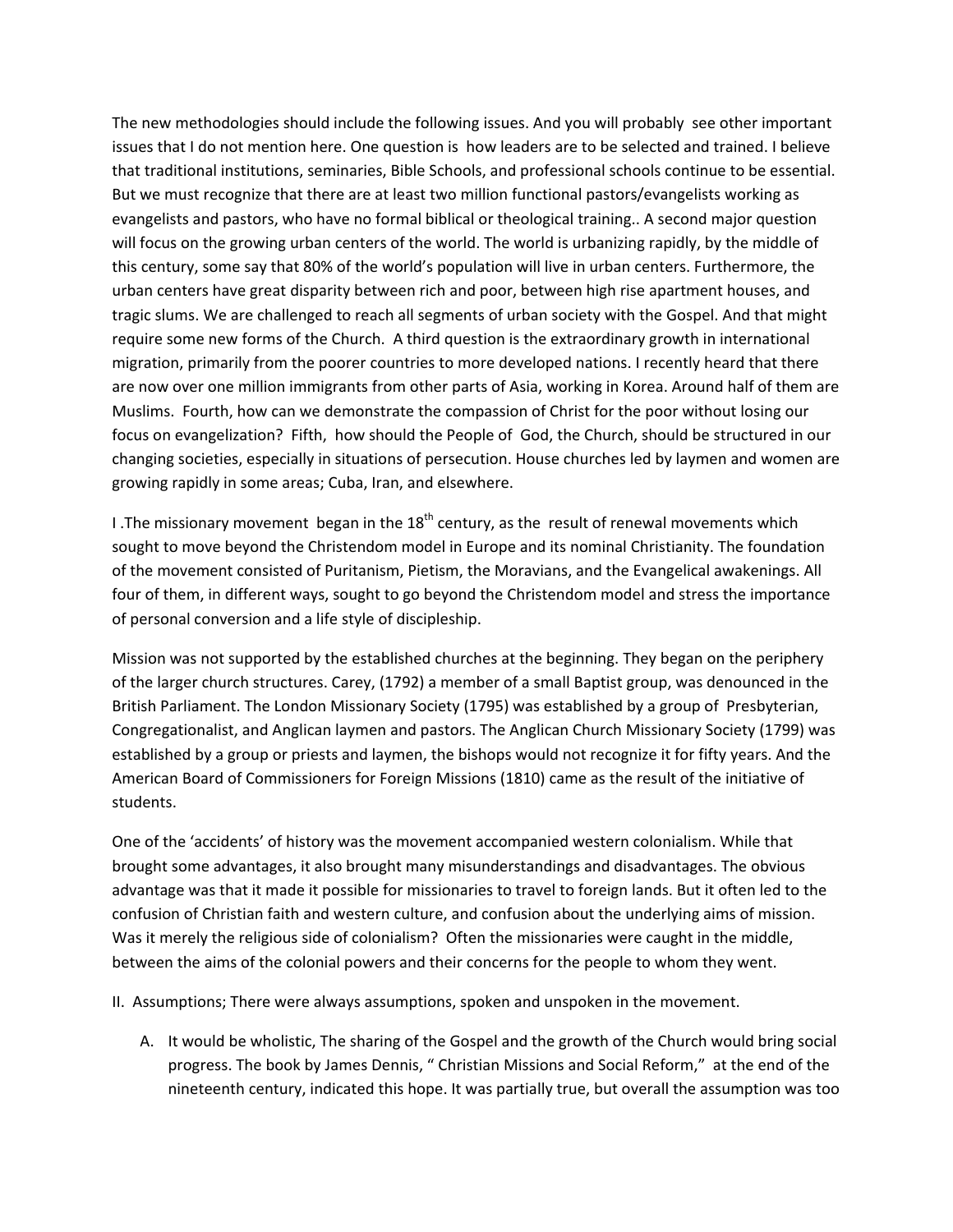optimistic. They failed to see the complex structural and cultural issues underlying the injustice in every society.

- B. The second assumption; Western Christianity was the norm. Churches in other nations should look like those in the West. But they should become self‐supporting, self‐governing, self‐ propagating (but normally it was assumed, in their own culture). But how churches were to be self supporting in impoverished cultures when the pastor had to be trained in western type educational institutions that almost inevitably moved him into the middle class?
- C. The third assumption, Western culture was Christian. The Christian life in other nations should look like that in the West. The role of "manifest destiny' in the United States, and the belief that Western people had a special genius for administration were assumed.
- D. The fourth assumption; Western theology was the norm. But it did not deal with many issues in non‐western cultures; for example, the attitude toward the ancestors and the role of the spirits, the miraculous work of the Holy Spirit. How should the Gospel deal with poverty and political oppression, how should it relate to western colonialism. And the most important religious category for most non‐Western cultures was power, power over evil spirits, power to persuade the gods or spirits to help. Western theology did not address that issue.
- E. The fifth assumption was that leadership would remain in the hands of western missionaries for some time. Korea and Brazil were exceptions. That often led to resentment and delayed the growth of genuinely indigenous churches.

III. But we must recognize the amazing heroism and sacrifice of many. The great number who died. Judson, whose first two wives died, is an example. In Africa, often half of the missionary families were dead within six months after arrival.

IV. We also recognize that we never communicate nor understand the Gospel perfectly, our attempts are always less than adequate. But the Gospel is greater than our attempts to communicate it, and its power goes beyond our understanding.

- V. The accomplishments.
	- A. Churches were established in many nations. In 1942, William Temple, Archbishop of Canterbury, spoke of "The Great New Fact of our Time." He said that the church exists in nearly every nation on earth. There were probably five exceptions, Nepal was one of them.
	- B. Schools and universities were established. They often opened education to girls and women and the poor. Examples are MacKenzie University in Sao Paulo, started with a small school for street children by Mrs. Chamberlain in 1871, and Ehwa University, started by Mrs. Scranton as the first school for girls in Korea, in 1895, in Seoul. Speaking of the women's missionary movement, Beaver called it the "first feminist movement in North America," and added that it "set in motion forces that still work for the liberation of women in Asia and Africa."
	- C. Modern medicine was introduced; hospitals, clinics, medical and nursing schools, the treatment of lepers and tuberculosis. Dr. Ida Scudder and the medical center at Vellore, India, is an example. Dr Scudder, just out of medical school, began using a cot in a spare room in her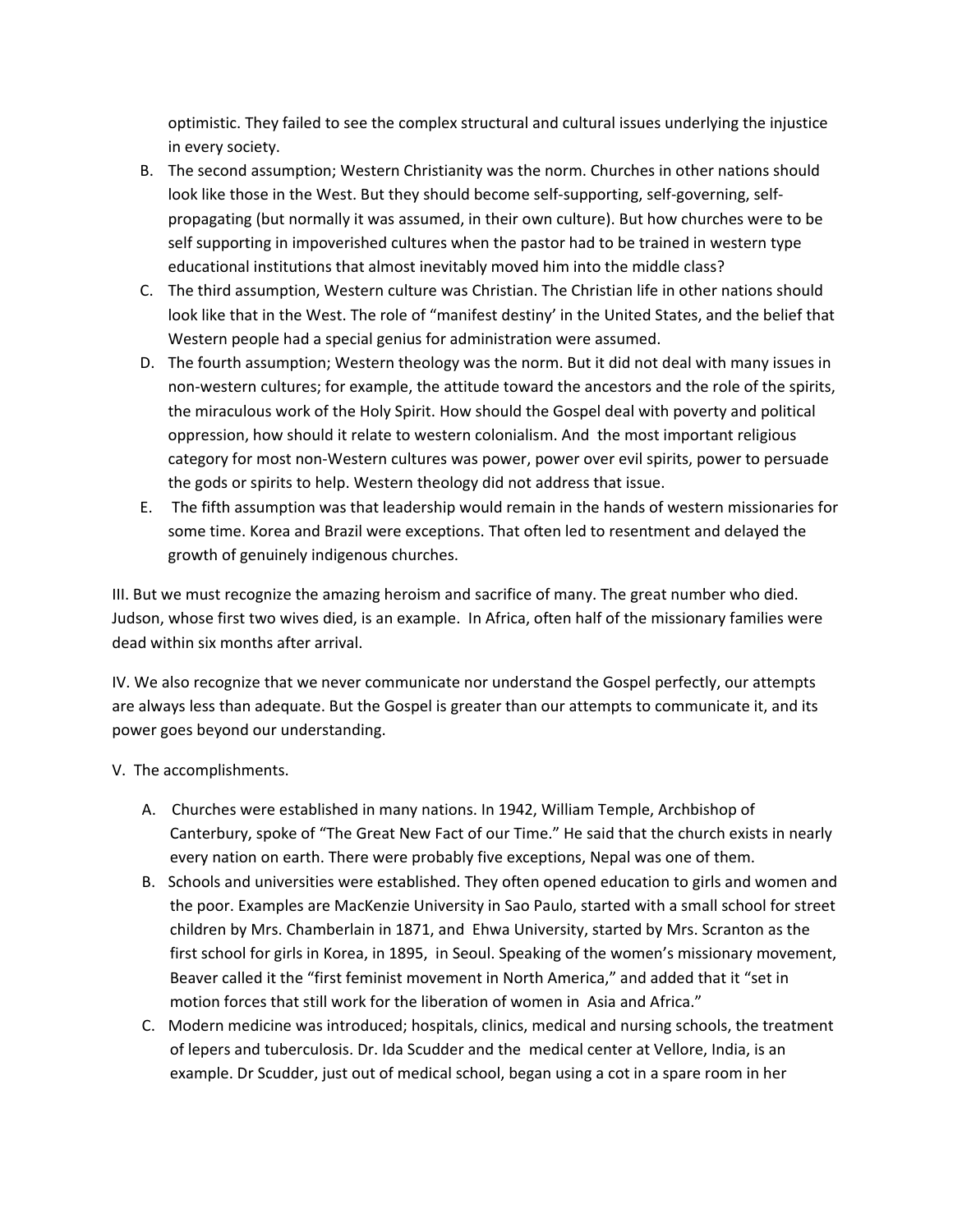parents' home. It grew into a great medical center, with a medical college, nursing school, traveling medical clinics, and a fine hospital with Indian physicians trained in many specialties.

D. In a number of cases, new agricultural methods were introduced. Dr. Sam Higgenbottom and the agricultural college at Allahabad, India is an outstanding example. The cultivation of Cacao was introduced in Ghana.

VI. The end of the Theological Consensus came at the beginning of the  $20<sup>th</sup>$  century.

A. The Fundamentalist/Modernist struggle created great controversy in the missionary movement. Fundamentalism reduced mission to saving souls, the lifeboat theology. (The ship is sinking, get as many into the lifeboat as possible.) Liberalism or modernism reduced mission to social reform. Both reduced mission to less than it is, biblically. But we must recognize that fundamentalism held on to the essential core of mission. And evangelical missions today have their roots in a reformed, or broadened fundamentalism that continues to focus on the necessity of evangelization, but also affirms the importance of ministries of compassion and social transformation.

B. The attitude toward other religions changed for the extreme liberals. The Hocking Report, 1932, said missions should not seek conversion, but were to "seek the best in all religions." The reaction came quickly. The Presbyterian leader, Robert E Speer, wrote "The Finality of Jesus Christ." Hendrik Kraemer, a Dutch former missionary to Indonesia, wrote, " The Christian Message in a Non‐Christian World, in response. Both insisted on the uniqueness of Jesus Christ and the centrality of evangelization.

VII. The Edinburgh Conference, 1910 occurred in that context.

- A. It was inclusive; High Anglicans to Faith Missions, e.g. China Inland Mission.
- B. There were 1200 delegates, all from the West except for 17 Asians.
- C. The focus was on cooperation. It led to formation of the International Missionary Council, and Indirectly, to the World Council of Churches (WCC). The goal of the WCC at first was "Unity for the sake of Mission." "That the world might believe."
- D. Mission was understood as going from 'Christian countries' to 'non‐Christian countries.' Edinburgh assumed that the West was Christian. Underlying this was a Christendom concept of western society and church.
- E. Latin America, except for mission to indigenous peoples, was excluded. Anglicans and some Lutherans insisted on that point, because that part of the world was Roman Catholic and thus part of Christendom. Naturally, the growing evangelical movement in Latin America was greatly offended.
- F. A tragic defect of Edinburgh was its attitude of triumphalism and pride in Western culture, Consequently it failed to see the tragic flaws in Western Christendom that would lead, four years later, to World War I, fought between so called "Christian nations." Millions of men were senselessly killed in the trenches of France. It has been estimated that half of the future missionary candidates from England, Scotland, and Germany, were killed in the war. Even worse, for many in both East and West, it called into question the validity of the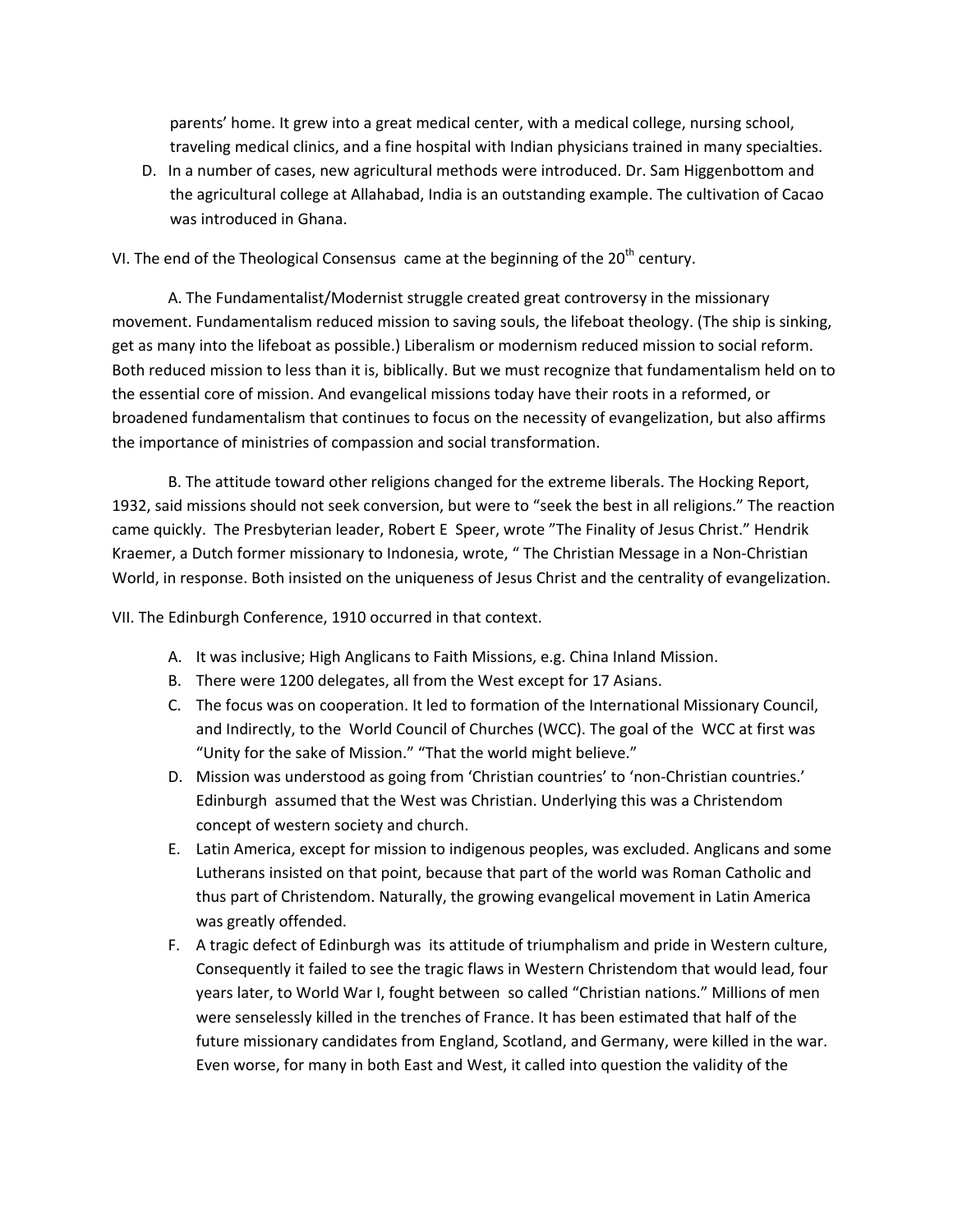Christian Faith. If "Christian nations" behaved in such a manner, how could their faith be true?

- G. Another interesting fact. Four years earlier, the Pentecostal revival began in an obscure building, a former stable, in Los Angeles. We would not have expected the leaders at Edinburgh to notice it, but most scholars believe that Pentecostalism, in all of its manifestations, brought more people to the Christian Faith in the twentieth century than any other movement of the Church. It stands as a reminder to all of us that the Holy Spirit is constantly creative and that we can never anticipate everything He will do.
- H. Edinburgh did not deal with theological issues. Probably that was because of the great diversity of mission organizations and churches involved. Theology would no doubt have been divisive in view of the different organizations involved and also the loss of theological concensus that was taking place at the time. That lack of theological foundation would later lead to great losses in missionary activity in the conciliar movement that was the heir of Edinburgh.

## VIII. Mission from 1945 to 2010.

A. There was a move from optimism in 1945 to great pessimism in 1949. In 1945 some thought that Japan would become Christian if enough missionaries were sent there after World War ll. That did not happen. Then, in 1949, Communism triumphed in China and the church was persecuted and eventually closed. In the 1950's and 60's political colonialism ended in Africa and Asia. In some countries, India and Myanmar, for example, western missionaries were no longer permitted to work. The widespread perception was that most former colonies would expel missionaries and that the churches would collapse and close. With the 'cold war,' and communism,Eastern Europe and the Soviet Union persecuted churches and missionary work was not allowed. As Muslim lands became independent of European colonial rule, mission to those areas became very difficult. That left a relatively small part of the world open to overt cross cultural mission.

Thus, in the 1950's many believed that the missionary movement had ended and that it had failed.

B. The 'mainline' denominational missions which pioneered mission from the United States in the nineteenth century and still accounted for 60% of North American mission personnel in 1935, declined. Those missions total only 5% or less of American missionaries today. There was a similar decline in missionaries from Europe. But the growth of evangelical, Charismatic, and independent missions, many of them multidenominational, replaced them. We need to recognize that many of the personnel of the newer missions came from the evangelical wing of the older denominations, even as the denominational mission boards declined greatly.

It is important to examine the reasons for decline in the historic groups. I believe they are twofold; one is theological 'erosion,' the loss of the centrality of the Gospel, and cryptic universalism in the WCC and among many in the older denominations. The other is the loss of structures that focused on mission and world evangelization. An example was the move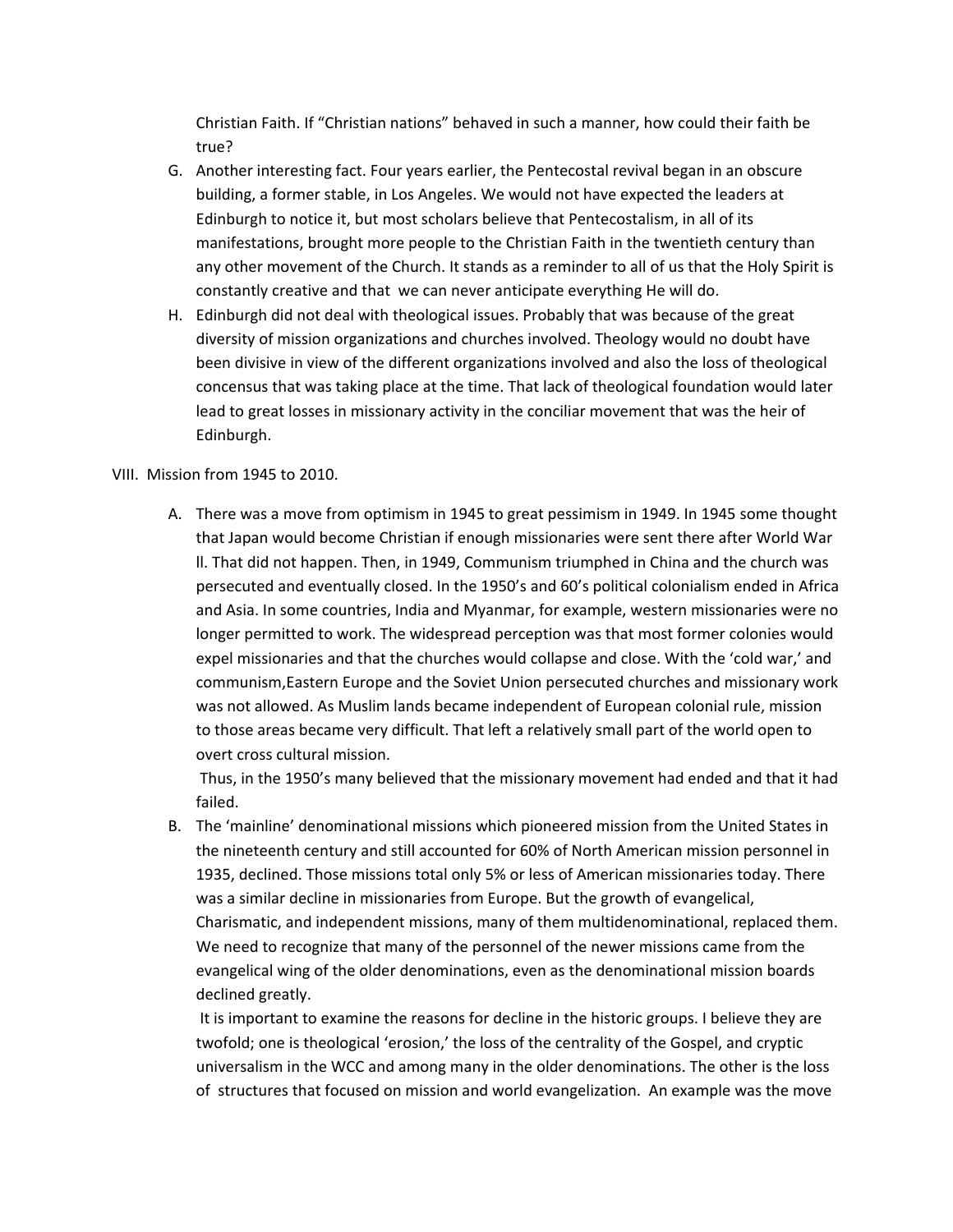in my own denomination from a Board of Foreign Missions to a Program Agency. In the latter, mission become only one 'program' among many, with low priority.

- C. We see two kinds of ecumenism today, both having roots in the missionary movement.
	- a. The first is the World Council of Churches. The International Missionary Council became part of the WCC in 1961. While the original hope was that unity would lead to more mission, the opposite has been the case. Mission in the sense of the communication of the Gospel to non‐Christians, does not seem to be an important part of the agenda of the WCC today. For example, a WCC statement in 1966 said, "The passion and resurrection of Jesus Christ is the exodus for all men. Now the whole of mankind is delivered from bondage and brought into covenant with God…Every man has been made a member of the new mankind." Of course, if that is true, there is no need for evangelization. Another statement which affirmed that "the world must set the agenda for the Church," also undercut the imperative for mission.
	- b. The other stream is the new evangelical ecumenism. (The definition of the word 'ecumenical,' adopted at the Lausanne II meeting in Manila in 1989, is "the whole church taking the whole Gospel to the whole world.") It has been centered in the Lausanne Movement, Its covenant adopted in 1974, is one of the great Christian documents of the 20<sup>th</sup> century. The 1982 document, 'Evangelism and Social Responsibility, is also important. Another result of Lausanne, 1974, was the change in focus in mission from geography to culture. Ralph Winter's address on 'unreached peoples' was an epoch making event. Thus, two streams have come out of Lausanne. One was the focus on "unreached peoples," the other was the recovery of mission to include ministries of compassion and hopefully, social transformation.
	- c. So mission terminology has changed from 'foreign mission' before 1974, to 'cross cultural mission' today.
	- d. Perhaps most important of all is the fact that Christian cross cultural mission is now global. No longer is it primarily from "the West to the Rest." Today men and women from many nations are communicating the Gospel to those of other cultures, and the number of those from Asia, Africa, and Latin America who cross cultural and linguistic barriers to do so, outnumber those from the West. This is the most important development in mission since Carey sailed for India.

IX. Here are some of the most critical Issues that I believe we must face in our changing era.

A. The importance of growing discipleship, a deeper understanding of the Christian life; focused inward on the person (union with Christ), on the Christian community, and outward toward the world. This threefold focus is essential, and usually follows a certain order. We normally come to personal faith in Jesus Christ in the context of the Church and cannot live a healthy Christian life in isolation from the Body of Christ. Evangelism is only the first step. We must call believers to a lifelong journey of discovering what it means to be disciple of Jesus Christ. And that will lead us to involvement as His servants and witnesses with the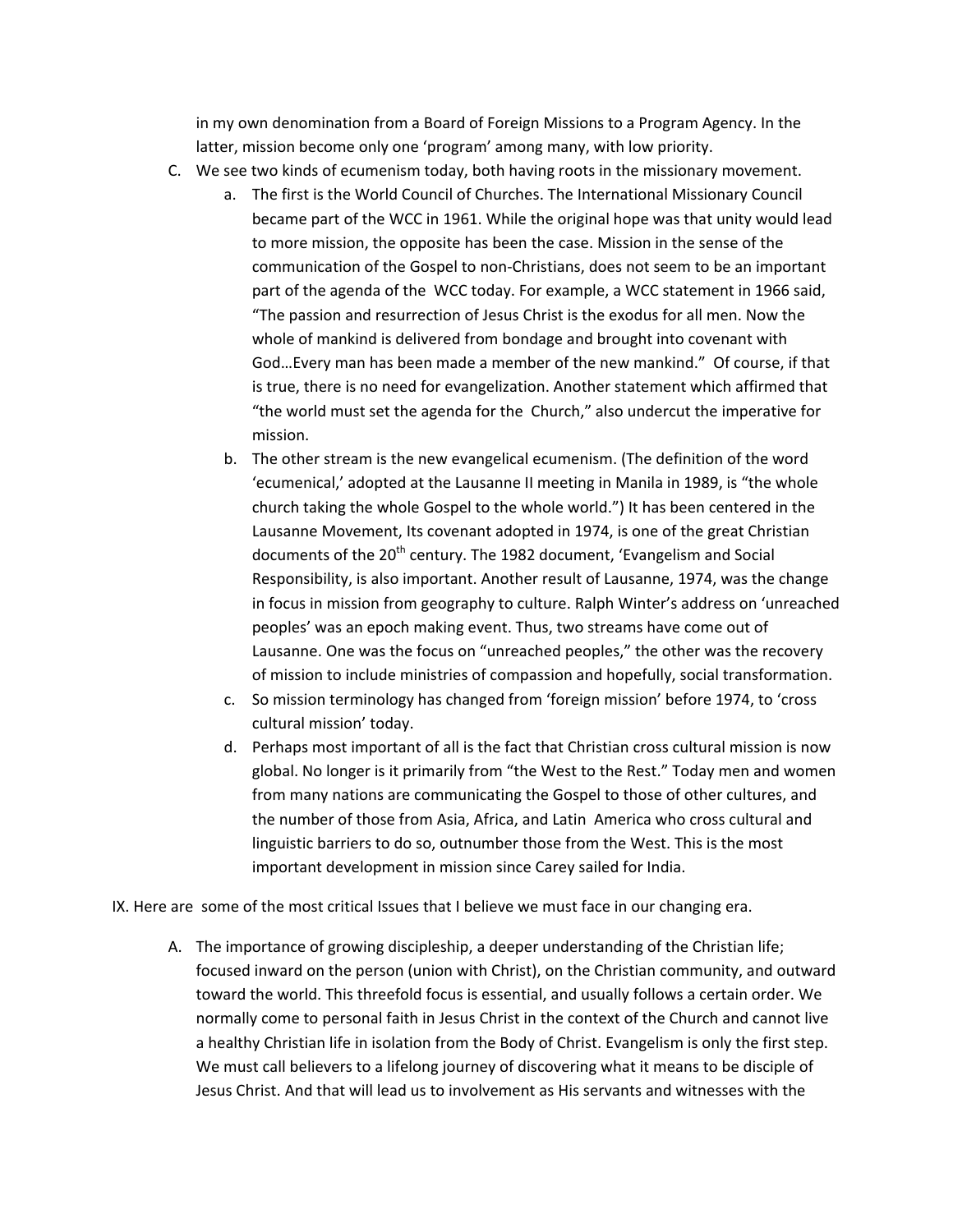world around us and far away. It will lead us to involvement with the poor and marginalized in every culture, caring for them just as our Lord did.

For example, how do we address the tragedy of genocide in Ruanda, where 'revival' had taken place earlier? Or the rapid growth of the Church in sub‐Sahara Africa where there is still great political corruption? Or the fact that one third of the American public claims to have been 'born again,' but where we see little impact on our culture?

- B. Globalization and Migration. Mission is now from everywhere to everywhere. Nearly every city in the world is multi‐cultural, multi‐lingual, multi‐ethnic. An example is an Egyptian Christian evangelizing Muslims in an American university community. I am an interim pastor of the Hollywood Presbyterian Church, where Campus crusade for Christ began sixty years ago. We estimate that within two miles of our campus, over one hundred languages are spoken. It is estimated that there are over one million immigrants in Korea now, coming from other Asian nations. Probably half are Muslims.
- C. Urbanization. Cities of the world are far larger than ever before, It is estimated that by the middle of this century, 80% of the world's population will be urban. I believe this will call for new forms of the Church. We need churches that minister to the middle class who live in high rise apartment buildings. But tragic slums also exist, with great poverty and lack of hope. Incarnational ministry among the urban poor is also an urgent necessity. New forms of the Church may be needed.
- D. Mission as transformation. The 'world Inquiries,' conducted by Dr. Luis Bush, indicates that Christian leaders in many areas believe God is telling the Church that we need to work for the transformation of our societies. That will address different issues in various places; equality between men and women, treatment of minorities, health care, and other questions. The relationship between evangelism and the concern for economic development is another. And how is the Church to address the devastation of AIDS?
- E. Contextualization and 'Insider Movements.' Is the Holy Spirit pushing out the boundaries of the Church today, as Muslims and others do not want to leave their traditional communities but growing numbers are worshipping God through Jesus Christ and affirm Him as Lord? Sensitivity toward receptor cultures is important. We always run the risk, just as the earlier Western missionaries did, of thinking that the way we worship in our culture is normative, failing to see positive elements in receptor cultures. We need to trust the Holy Spirit to work in culture affirming ways, even as we recognize that every culture needs to be transformed by that same Holy Spirit. We are also called to avoid syncretism even as we contextualize.
- F. The need for partnerships and greater cooperation. We are not competitors in the one mission of Jesus Christ. How do we express our unity as we work in separate mission structures? Each mission group brings special gifts to the total task, but we need each other. We need to listen to each other, recognize each other as brothers and sisters in Christ, part of the one mission of Christ, and discover how we support and affirm each other.
- G. The need for new methods of leadership selection and training in the contexts of ministry. It is estimated that there are at least two million functional pastors and evangelists in the world today who have no formal biblical or theological training. They cannot attend our traditional institutions, seminaries or Bible schools. We need to construct training programs